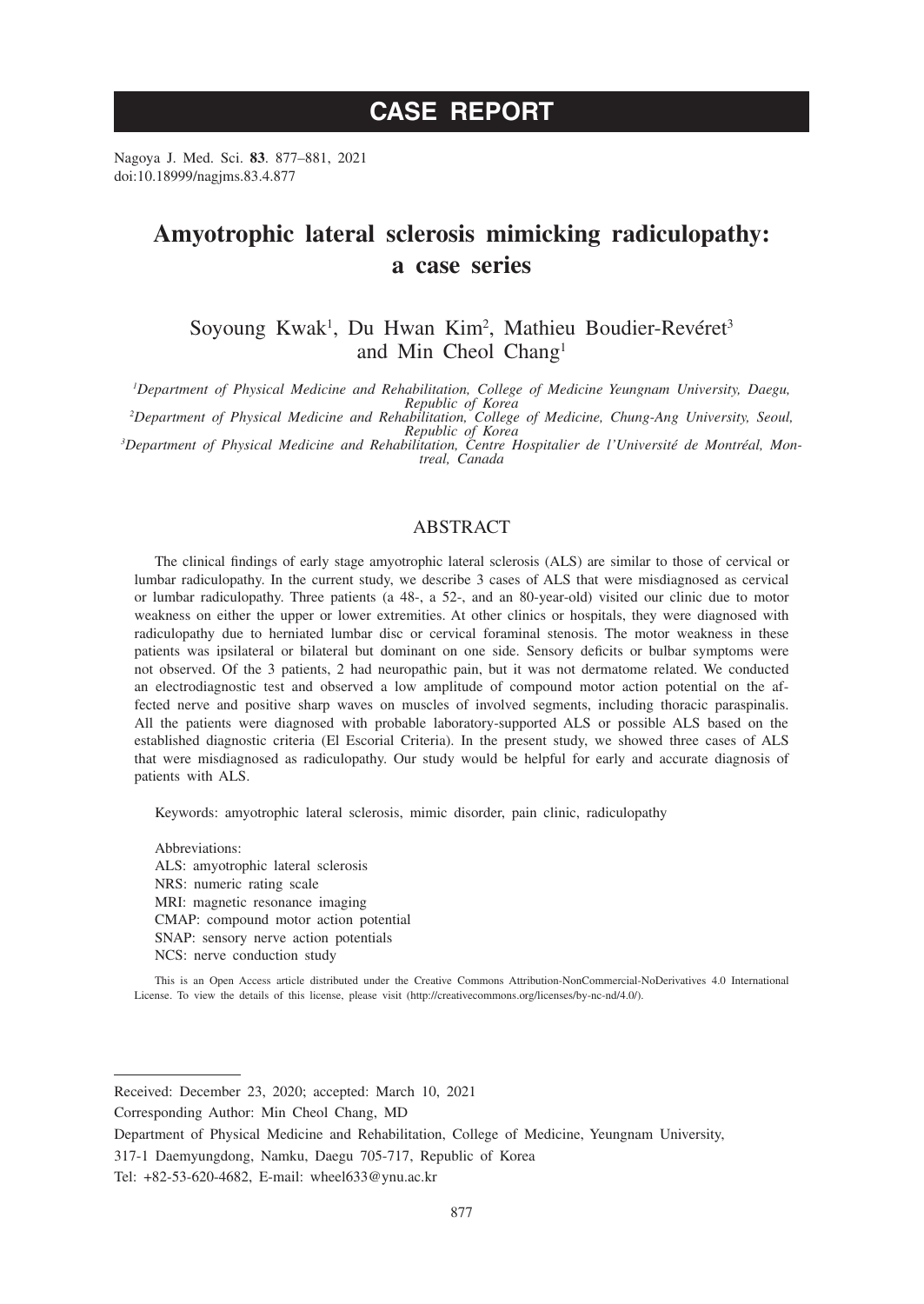## **INTRODUCTION**

Amyotrophic lateral sclerosis (ALS), the most common motor neuron disease, is a progressive and devastating neurodegenerative disorder.<sup>1</sup> About 90% of ALS cases are sporadic, without a family history. The incidence of sporadic ALS is reported to be 1.89 per 100,000/year, and it is estimated that the general risk of ALS for a lifetime is  $1:400$  for women and  $1:350$  for men.<sup>1</sup> The risk of developing ALS peaks between the ages of 50 and 75 years.<sup>2</sup> It involves both the upper and lower motor neuron systems and has high morbidity and mortality.

ALS is diagnosed on the basis of the patients' clinical features and the results of an electrodiagnostic test. When patients present with bilateral motor weakness, the diagnostic accuracy is about 95%, but it reduces to 38% in patients with unilateral motor weakness.3 Previous studies reported that ALS can be misdiagnosed because several neurological disorders have similar clinical presentations as ALS. Therefore, it is imperative to consider all possible disorders that can have similar manifestations before confirming the diagnosis of ALS.4

At pain clinics, pain physicians frequently encounter patients with motor weakness because it often accompanies neuropathic pain.<sup>5</sup> Although not frequent, ALS patients occasionally visit pain clinics without being diagnosed. In pain clinics, ALS can be easily missed or misdiagnosed as another disorder because pain physicians tend to consider only compressive neural disorders as differential diagnosis for motor weakness.

In the current study, we presented our experience from a pain clinic where ALS was misdiagnosed as cervical or lumbar radiculopathy. The study protocol was approved by the Institutional Review Board of a university hospital.

# CASE REPORT

#### *Case 1*

A 48-year-old woman visited the pain clinic of our university hospital for motor weakness in the right lower extremity. Her weakness started 1 year ago and had slowly progressed. The weakness began at the right distal lower limb (ankle and toe dorsiflexors or plantar flexors) and progressed to the proximal muscles of the right lower limb. Additionally, she had slight pain of a tingling nature [numeric rating scale (NRS): 1] in the entire right lower extremity, which was not dermatome related. Prior to visiting our clinic, the patient had visited several clinics with the same symptoms and had been diagnosed with right L5 and S1 radiculopathy due to a herniated lumbar disc by clinicians. On lumbar spine magnetic resonance imaging (MRI), a central protrusion on L4-5 and a central extrusion on L5-S1 were observed (Fig. 1a). Cervical and thoracic spine MRI and brain MRI showed no abnormal lesions. The patient received repeated right L5 and S1 selective nerve root injection with corticosteroid, but her symptoms did not improve. Physical examination at our hospital revealed that her motor strength was 3/5 for her right hip flexor, knee extensor, and plantar flexor and 0/5 for her right ankle dorsiflexor and extensor hallucis longus on the Medical Research Council (MRC) scale for muscle strength. Moreover, we observed that the patient's left ankle dorsiflexor and extensor hallucis longus were mildly weakened (4/5 on MRC), but she had not noticed it. No sensory deficits or bulbar symptoms were observed. Bilateral biceps, triceps, knee, and ankle reflexes were normal. Mild atropy and fasciculation in the right calf muscles were obaserved. Compound motor action potential (CMAP) showed no response for the right peroneal nerve and decreased amplitudes for the right tibial and left peroneal nerves during the electrophysiological examination. The sensory nerve action potentials (SNAPs) of the bilateral superficial peroneal and sural nerves were normal. Nerve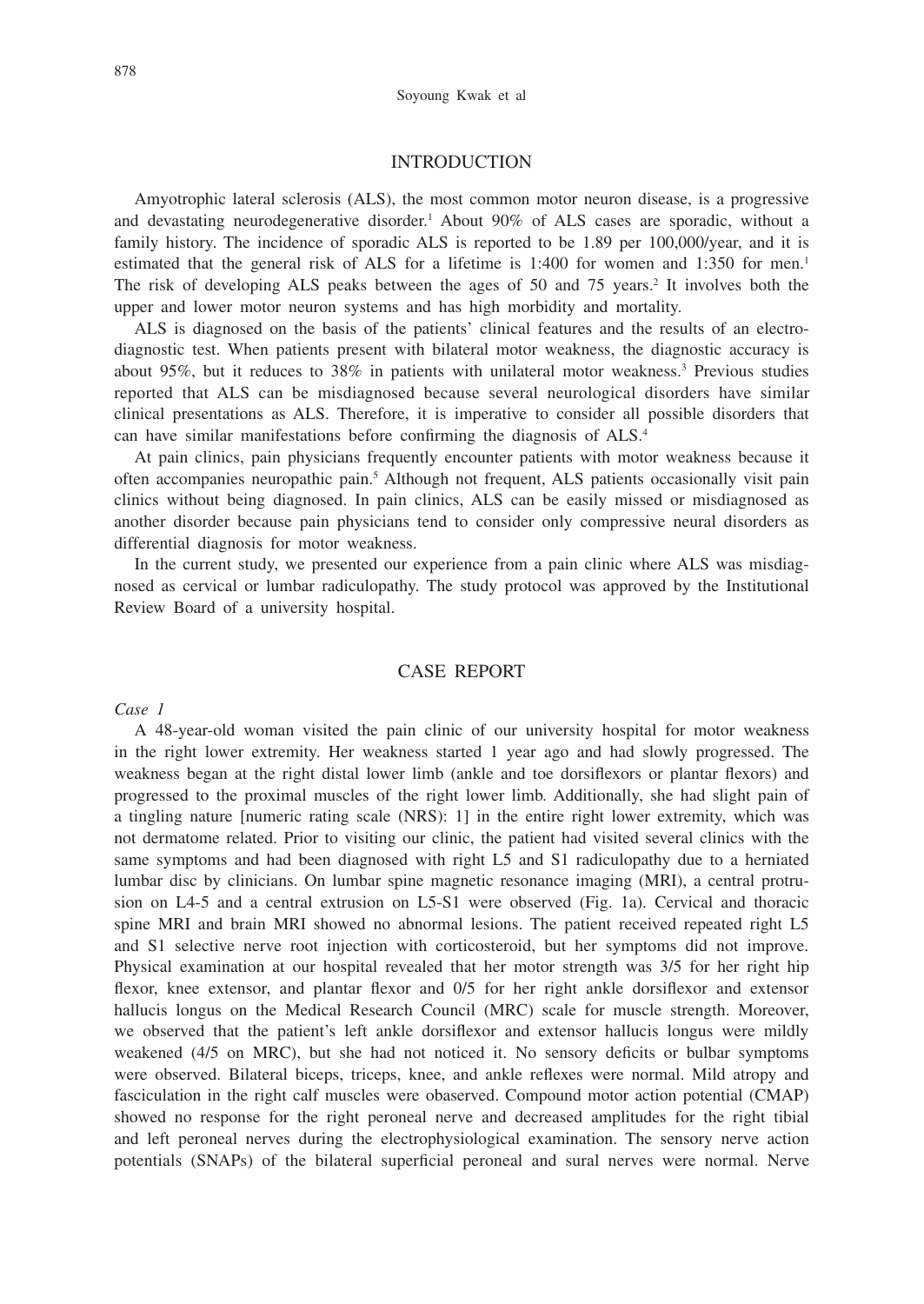

**Fig. 1** Spine magnetic resonance imaging (MRI) findings of the 3 included patients **Fig. 1a (case1):** On lumbar spine axial MRI, an L4-5 central protrusion (left) and L5-S1 central extrusion (right) are observed.

**Fig. 1b (case2):** On lumbar spine axial MRI, L4-5 diffuse bulging discs are observed.

**Fig. 1c (case3):** On cervical spine axial MRI, bilateral C7-T1 foraminal stenoses are observed.

conduction studies (NCSs) performed on the upper extremities were normal. On electromyography, positive sharp waves  $(2+\sim3+)$  were observed in the bilateral thoracic and lumbar paraspinalis and bilateral lower extremity muscles, including bilateral biceps femoris, tibialis anterior, peroneus longus, tensor fascia latae, gastrocnemius, and right vastus medialis. On follow-up at 6 months after the first visit to our department, the bilateral knee and ankle reflexes had increased. The patient was diagnosed with probable laboratory-supported ALS based on the established diagnostic criteria (El Escorial Criteria).<sup>6</sup> Her neuropathic pain in the entire right lower extremity was also considered as ALS-related.

## *Case 2*

A 52-year-old man visited our pain clinic for weakness and pain in the entire right lower extremity, which was not dermatome related (dull nature, NRS: 2). His symptoms began 6 months ago and slowly became aggravated. At another university hospital, he was diagnosed with right L5 and S1 radiculopathy. On lumbar MRI, diffuse bulging discs were observed on L4-5 (Fig. 1b). Cervical and thoracic MRI and brain MRI showed no abnormality related to the patient's symptoms. On physical examination in our clinic, the motor strength of the right ankle dorsiflexor, ankle plantarflexor, and extensor hallucis longus was MRC 2/5. No sensory deficits and bulbar symptoms were observed. Bilateral biceps, triceps, knee, and ankle reflexes were normal. Also, mild atrophy was observed in his right calf muscles, but fasciculation was not found. On the NCS performed in our clinic, CMAP of the right peroneal nerve showed no response, and that of the right tibial nerve showed low amplitude. The NCS studies of the bilateral upper extremities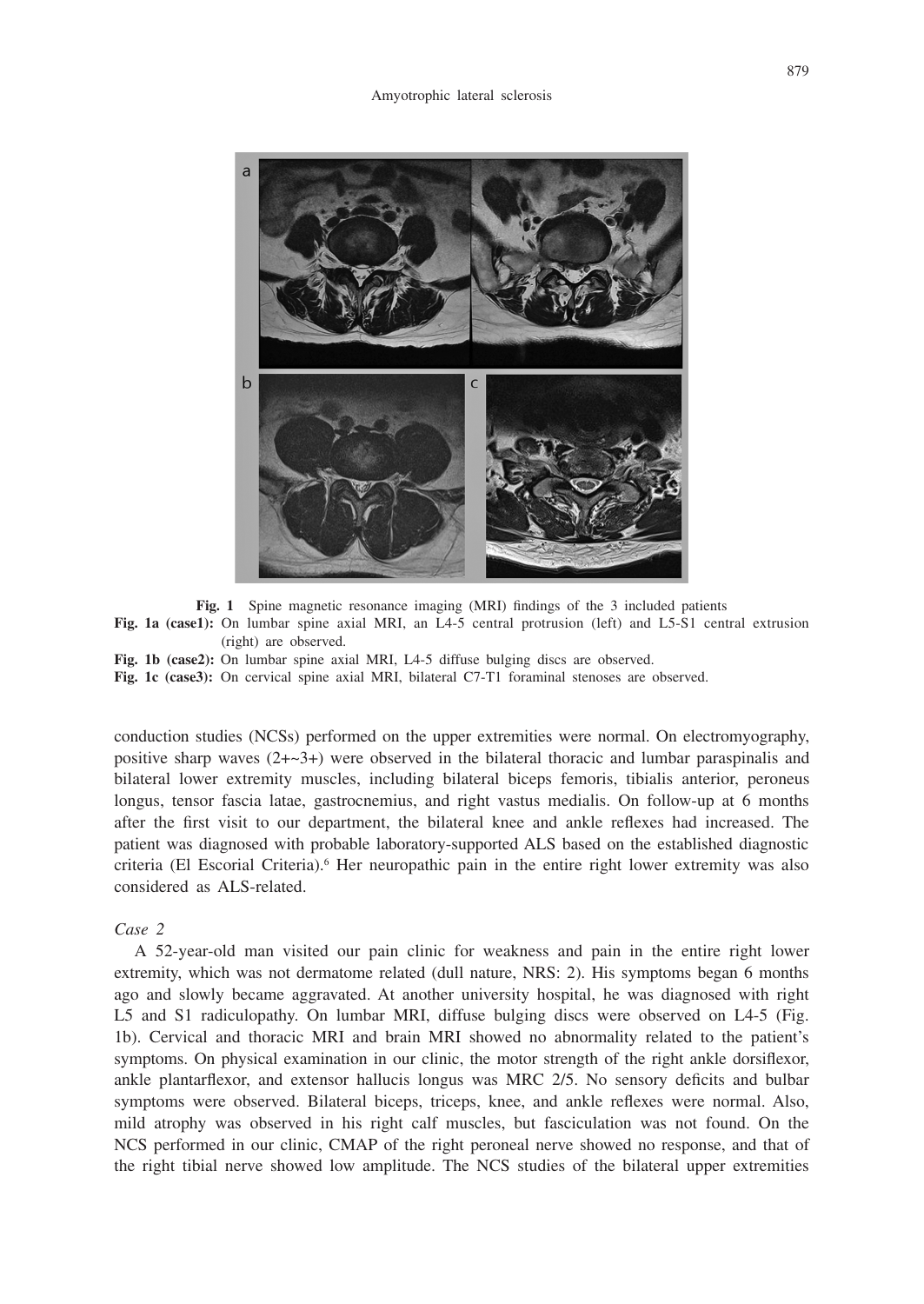#### Soyoung Kwak et al

and the left lower extremity were normal. On electromyography, positive sharp waves  $(2+\sim3+)$ were observed in the bilateral lumbar and thoracic paraspinalis, tibialis anterior, and peroneus longus. On follow-up at 6 months after the first visit to our department, the muscle tones of the bilateral lower limbs had increased. Bialteral biceps and triceps reflexes were normal, but bilateral knee and ankle reflexes had increased. Based on the established diagnostic criteria, we diagnosed him with probable laboratory-supported ALS. Additionally, his pain in the entire right lower extremity was considered as ALS-related.

### *Case 3*

An 80-year-old man visited our clinic for slowly progressive left distal upper extremity pain for 8 months without pain. In the previous hospital, he was diagnosed with left C8 radiculopathy due to C7-T1 foraminal stenosis. On the cervical MRI, foraminal stenosis on bilateral C3-4, C4-5, and C7-T1 was observed (Fig. 1c). On physical examination, his left finger flexor and wrist extensor were MRC 4/5, and sensory deficit was not observed. Bulbar symptoms were also absent. Bilateral biceps, triceps, knee, and ankle reflexes were normal. Slight muscle atrophy was observed in the left intrinsic hand muscles. On the other hand, fasciculation and split hand sign were not observed. On the NCS in our hospital, CMAP of the left median and ulnar nerves showed low amplitude but that of the right upper and bilateral lower extremities were normal. On electromyography, positive sharp waves  $(1+-2+)$  were observed in the left cervical paraspinalis, flexor carpi radialis, abductor pollicis brevis, abductor digiti minimi, 1<sup>st</sup> dorsal interossei, and bilateral thoracic paraspinalis and genioglossus. On follow-up at 6 months after the first visit to our department, the deep tendon reflexes of the bilateral upper limbs and the muscle tones of the bilateral upper limbs and trunk had increased. Based on the established diagnostic criteria, we diagnosed him with possible ALS.

## **DISCUSSION**

In the current study, we presented 3 cases of ALS that were misdiagnosed as cervical or lumbar radiculopathies.

Early stage ALS and cervical or lumbar radiculopathy have similar clinical presentations. ALS is characterized by the loss of anterior horn cells.<sup>1</sup> When anterior horn cells are involved only in one or two segments in the early stage of ALS, it can be misdiagnosed as a radiculopathy due to herniated disc or spinal stenosis, which occurred in our patients who were misdiagnosed with lumbar or cervical radiculopathies. $47$  Electrodiagnostic examination has an important role in the diagnoses of ALS and radiculopathy, but its results cannot distinguish between them in the early stage of ALS, where it can present as a radiculopathy.<sup>7</sup>

However, in the case of radiculopathy, the nerve roots are involved, which can produce both motor and sensory symptoms, and neuropathic pain can develop along the distribution of the corresponding dermatomes. $8.9$  In contrast, ALS involves the anterior horn cells, affecting only motor fibers; therefore, sensory symptoms are not presented and neuropathic pain does not develop along the dermatome.<sup>1</sup> Hence, when pain physicians observe a patient who has motor weakness likely induced by radiculopathy without sensory symptoms, dermatomal neuropathic pain, or corresponding imaging findings, they should consider the possibility of ALS. Also, The incidence of asymptomatic MRI findings of spinal stenosis and herniated discs is high.10 Accordingly, if the patients' radiculopathy symptoms are atypical, it is necessary to distinguish ALS through detailed examination and observation, although related lesions may be found on imaging studies.